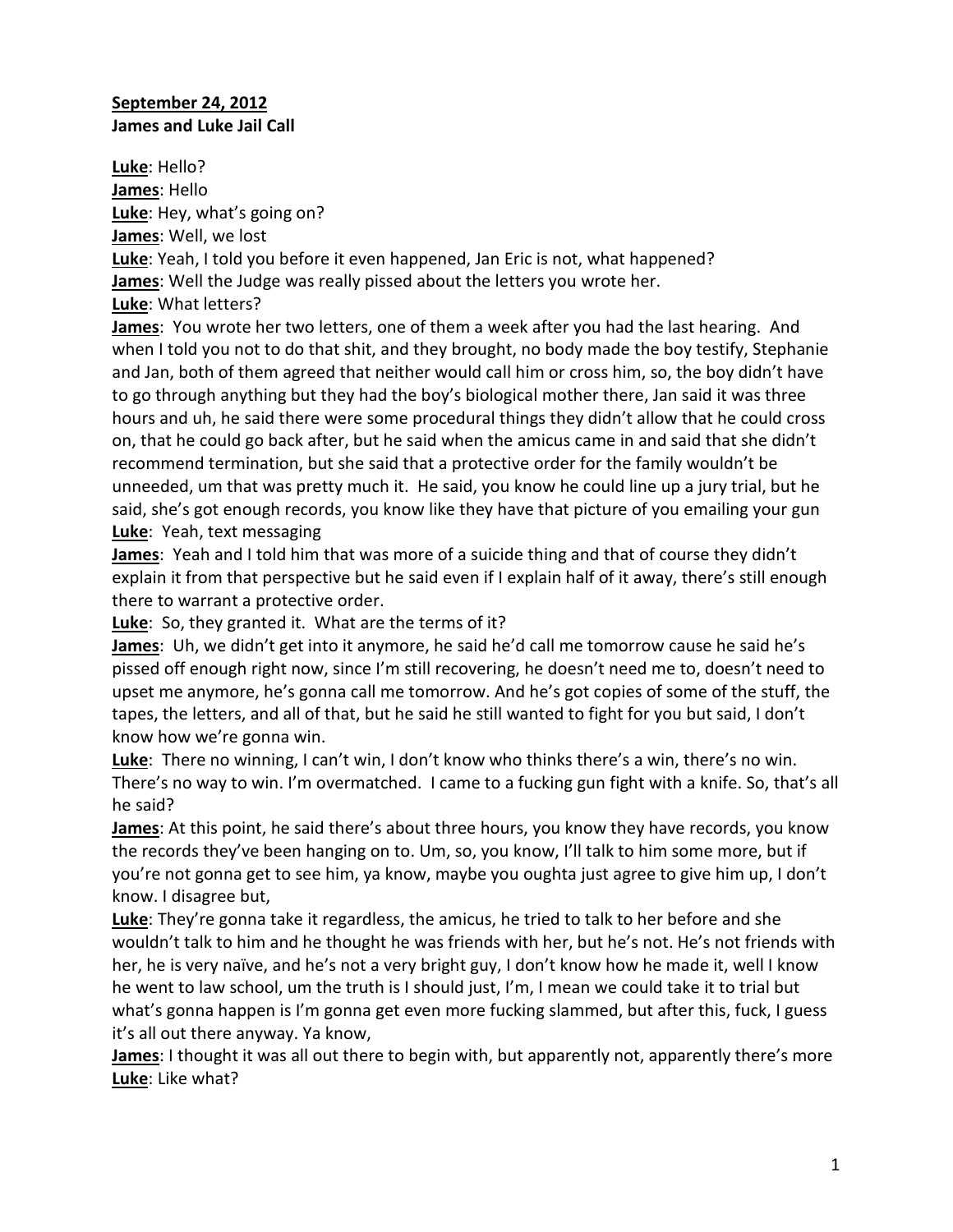**James**: Fuck, I don't know, I mean the bitch had everything recorded for years, I mean, and of course it's not gonna make you look good, it's gonna make her look good, so, I mean **Luke**: Right

**James**: But it's all out there anyway, so my advice not to give up, but if you're not gonna get to see him any fucking way, ya know I mean, um and uh, but I'll give him this, he didn't try and jab me for any more money or anything, ya know he was pissed at loosing, but he was pissed at getting snubbed too. Um he said you can give him a call, give him a call tomorrow and he'll run everything down to you. It will take a little while, because it was a full three-hour cluster fuck and he said the Judge was on our side at first, but it started slowly boom, boom, boom, boom. And he said even if you beat half of it, there's still enough there.

**Luke**: Was there?

**James**: Not as far as I know, no, he didn't mention any press there.

**Luke**: Fuck, can you imagine that in the fucking newspaper tomorrow? Did he even impeach, no he didn't, see the problem is he's not prepared? See he's entitled to a witness list of who they're gonna call 72 hours ahead of time and if he had conferred with me, I would have explain that she's [prior wife] been convicted of lying to the police on two occasions, fail to give name, she's been to prison for forgery, she convicted on two, three, all three of her children have been taken from her, she's been charged with injury to a child, and she's got an axe to grind with me obviously. He could have fucking pulled bias on her testimony. **James**: Ya know that's one of the

**Luke**: Ya know I talked to Russel last night, I talked to Russell last night and you know the issue is do I kill her or not? I mean James what do I do? She's beaten me every fucking way, she's gonna beat me, she's gonna take those kids from me,

**James**: Well because you don't want to listen to anybody Luke, I told you not to write her any letters and you still did.

**Luke**: I wrote her a letter and asked her to send me a picture of Ryan

**James**: I told you not to communicate with her. Did you get your picture of Ryan, NO. Was it used against you, yes? So once again, you think you're smarter than everybody else, you won't fucking listen to people who aren't emotionally involved. So, this isn't all Jan Eric's fault, a lot of this is your fault.

**Luke**: There's nothing in that letter that could have harmed me.

**James**: It obviously did.

**Luke**: Based on what? Based on what?

**James**: Based on you're not supposed to contact her.

**Luke**: No, I'm not.

**James**: Ok Luke, if you're so right, why'd we lose?

**Luke**: I don't know, that's what I'm trying to figure out.

**James**: That's what I say, call Jan tomorrow, but the whole problem is, if I do this, if I do this, if you'd quit saying that crazy shit, we wouldn't be in this situation in the first God Dammed place. Running your sucks is what put us in this position. Damn dog, you're smart enough, you should be able to figure that shit out.

**Luke**: I can assure you I haven't done anything since I've been in jail, since March, or yeah, since March 26<sup>th</sup>, that has harmed my position. Those letters did not harm me regardless. I'm sure when the story is clearly laid out, and the body of the article is read, it shows there is a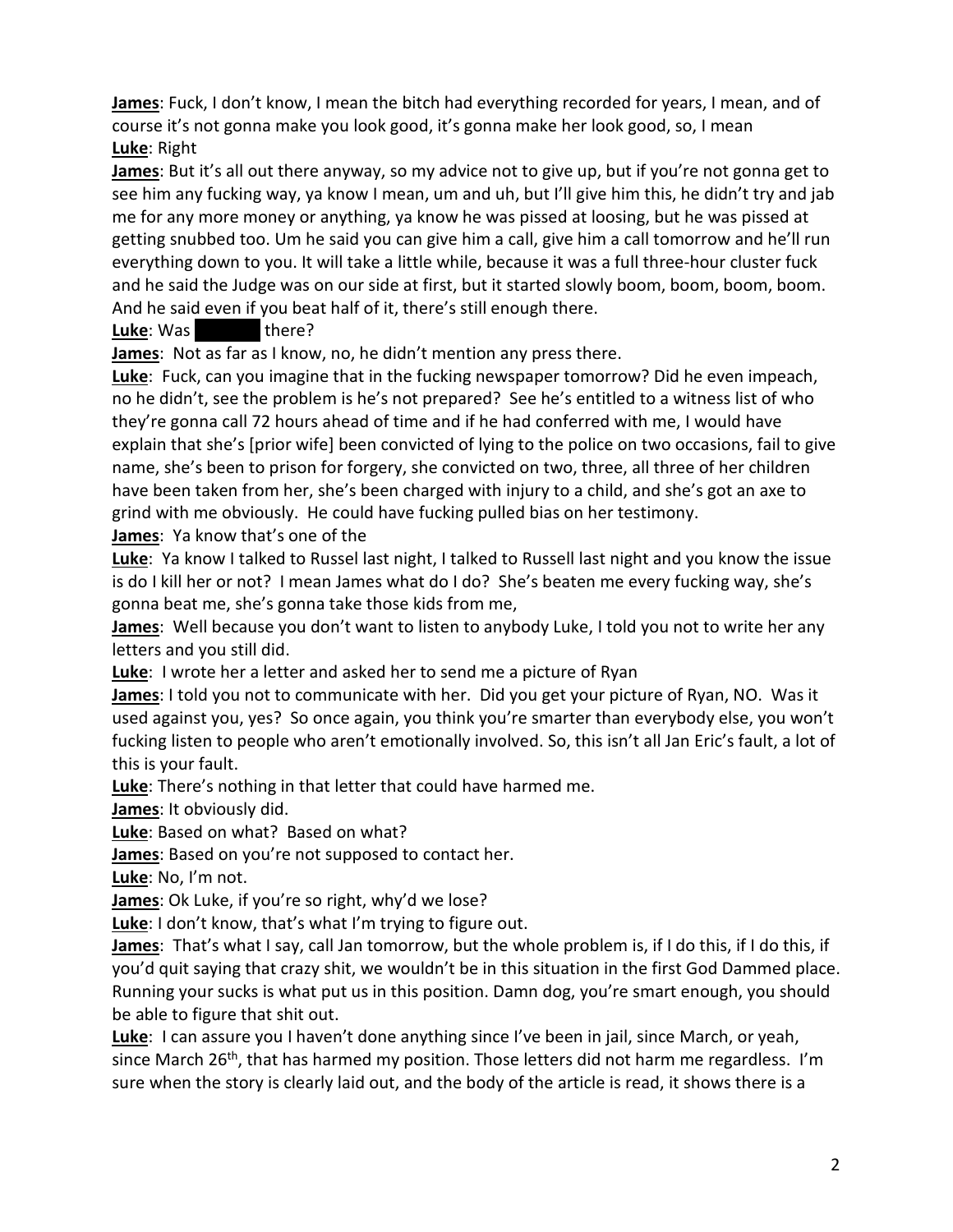concerned father wanting, asking about his son's first day of school and wanting a picture. There is nothing more than a show of concern. It doesn't talk about anything else. **James**: what's the second letter say?

**Luke**: The second one's the same thing basically, wanting pictures of the kids.

**James**: Those can be used

**Luke**: The first one actually was asking for a picture of Grace on her birthday and the second was asking for a picture of Ryan and how was his first day of school. Used against me in what way, that I care? That I sent a non-threatening letter asking for my son, there is no protective order in place. There is nothing saying I couldn't contact her

**James**: There is now. But it doesn't affect an actual thing and those things can be used in a fullblown trial against Judy and all that. But are they gonna put the boy on the stand in a full-blown trial? Or is he just gonna have to go back and talk to the Judge? There's no **Luke**: There's what

**James**: You know, you don't want the boy in a full blow trial, but if the Judge just takes him back and speaks with him, I mean, but I mean, it is what it is, at least you can go in there and you didn't punk down. And I think that will matter to you down the road. May not matter now, but I think it'll matter to you down the road.

**Luke**: I'm having a hard time with this James; I'll be quite honest with you. I'm having a hard time with it. You've got understand that I have such high expectations for my life and so forth and now this has happened, and the way that it continues to happen and you take somebody who has an ego like me, who has expectations like me, and then you do this sort of thing to me, it and you take all the wind out of my sails, it makes me, it makes me dangerous. Do you know what I'm, I mean I'm being honest with you, what should I, I having a hard time with this. But I'll be out in a week.

**James**: Well I can understand that but you know, and a lot of it's her fault, but a lot of it's your own fault too, Luke.

**Luke**: Well I understand but there's nothing a man can do to cause anyone to take their children from them, short sexually molesting them or beating them and I haven't done either one of those things. So,

**James**: I know that's true and at the end of the day, I expect you to end up with probably supervised visitation, um, now Ryan can refuse, but the baby, they gotta bring, so I mean but I mean I, it still goes back to me personally dude, I wouldn't, they'd have to take it from me, because I'd at least want my say, hang on, wait a minute, ok, I did that, but she did this, ya know I wouldn't be the monster. I might be a mutual abuser, or mutual combat as Jan phrases it, but or the mutual victim, but I wouldn't be the monster and everyone else be sweet and innocent. But if you snap, then she's right and the last thing they remember on your google page is it was all right. I don't think that's how I would want to be remembered.

**Luke**: Right now, James, there's not a shred of evidence, there's not a person in the world who believes, besides the insiders, who don't believe I didn't do it all. So, the google page is already summed up, I mean everybody already thinks I did it, you know what I mean? I'm considered a monster already

**James**: Well like I said, I'd probably still want my day in court, at least over the children, cause you've done your time

**Luke**: Well, maybe I should get another attorney **James**: um,